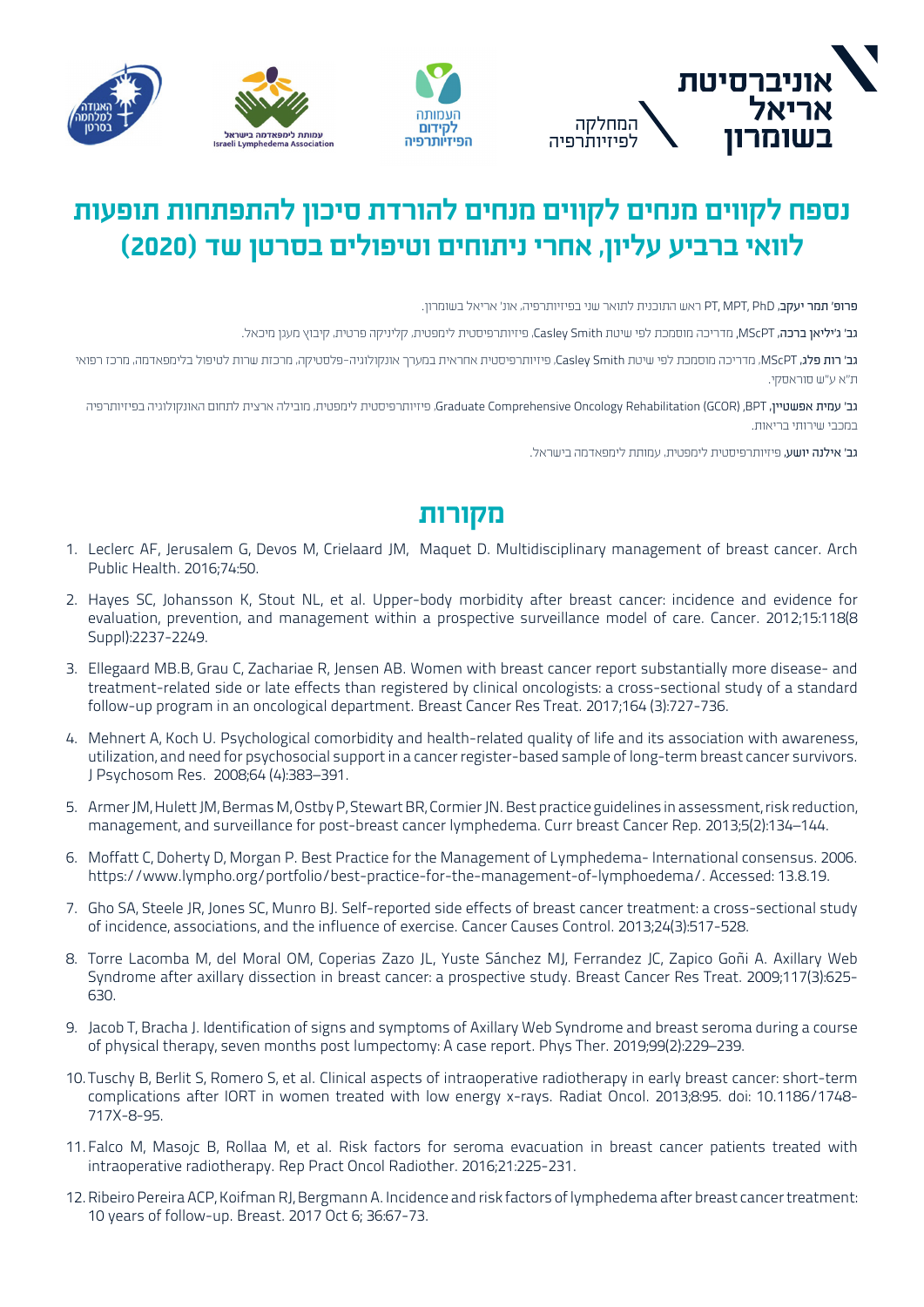- 13. Palesh O, Scheiber C, Kesler S, Mustian K, Koopman C, Schapira L. Management of side effects during and post<br>treatment in breast cancer survivors. Breast J. 2018;24:167-175.
- 14. Nielsen I, Gordon S, Selby A. Breast cancer-related lymphedema risk reduction advice: a challenge for health professionals. Cancer Treat Rev. 2008; 34(7):621-628.
- 15. Rogan S, Taeymans J, Luginbuehl H, Aebi M, Mahnig S, Gebruers N. Therapy modalities to reduce lymphedema in female breast cancer patients: a systematic review and meta-analysis. Breast Cancer Res Treat. 2016:159:1–14.
- 16. Torre Lacomba M, Mari´a Jose M, Sa´nchez Y, et al. Effectiveness of early physiotherapy to prevent lymphedema after surgery for breast cancer: randomized, single blinded, clinical trial. BMJ. 2010; 340:b5396. doi: 10.1136/bmj.b5396.
- 17. Box RC, Reul-Hirche HM, Bullock-Saxton JE, Furnival CM. Shoulder movement after breast cancer surgery: results of a randomized controlled study of post- operative physiotherapy. Breast Cancer Res Treat. 2002;50:35-50.
- 18. Stout Gergich NL, Pfalzer LA, McGarvey C, Springer B, Gerber LH, Soballe P. Preoperative assessment enables the early diagnosis and successful treatment of lymphedema. Cancer. 2008;112(12): 2809-2819.
- 19. Schmitz KH, Troxel AB, Andrea Cheville A, et al. Physical Activity and Lymphedema (The PAL Trial): Assessing the safety of progressive strength training in breast cancer survivors. Contemp Clin Trials. 2009; 30(3):233-245.
- 20. Friedenreich CM, Neilson HK, Megan S, Courneya KS. Physical Activity and Cancer Outcomes: A Precision Medicine Approach. Clin Cancer Res. 2016;22(19):4766-4775.
- 21. Ahn S, Port ER. Lymphedema Precautions: Time to Abandon Old Practices? J Clin Oncol. 2016;34(7):655-658.
- 22. Ferguson CM, Swaroop MN, Horick N, et al. Impact of ipsilateral blood draws, injections, blood pressure measurements, and at travel on the risk of lymphedema for patients treated for breast cancer. J Clin Oncol. 2016;34:691-698.
- 23. Ochalek K. Gradalski T, Partsch H. Preventing early postoperative arm swelling and lymphedema manifestation by compression sleeves after axillary lymph node interventions in breast cancer patients: A randomized controlled trial. J Pain Symptom Manage. 2017;54(3):346-354.
- 24. Shiang-Ru Lu, Rong-Bin Hong, Willy Chou, and Pei-Chi Hsiao. Role of physiotherapy and patient instruction in lymphedema control following breast cancer surgery. Ther Clin Risk Manag. 2015;11:319-327.
- 25. Runowicz CD, Leach CR, Henry NL, et al. American Cancer Society / American Society of Clinical Oncology Breast Cancer Survivorship Care Guideline. CA Cancer J Clin. 2016;66(1):43-73.
- 26. Box RC, Reul-Hirche HM, Bullock-Saxton JE, Furnival CM. Breast Physiotherapy after breast cancer surgery: a RCT to minimize lymphedema. Breast Cancer Res Treat. 2002;64:75:51-64.
- 27. Hanna L, Grothaus K, Peterson ML, Bertram S. Breast cancer survivors' perceptions of the delivery of lymphedema education in the United States. J Womens Health Phys Therap. 2017;41(3):137-144.
- 28. Meade E, McIlfatrick S, Groarke AM, Butler E, Dowling M. Survivorship care for postmenopausal breast cancer patients in Ireland: What do women want? Eur J Oncol Nurs. 2017;28:69-76.
- 29. Keesing S. Rosenwax L. McNamara B. A call to action: The need for improved service coordination during early survivorship for women with breast cancer and partners. Women & Health, 2019:59(4): 406-419.
- 30. Stout NL, Binkley JM, Schmitz KH, et al. A prospective surveillance model rehabilitation for women with breast cancer. Cancer 2012; 118 (8 suppl) 2191-200.
- 31. Lymphedema. Clalit HMO.
- https://www.clalit.co.il/he/medical/medical diagnosis/Pages/lymphedema.aspx Accessed June 26 2019. [Hebrew].
- 32. Maccabi Physical Therapy Department. Maccabi HMO.:
- https://www.maccabi4u.co.il/15079-he/Maccabi.aspx?Tabld=24285. Accessed June 26 2019 [Hebrew].
- Meuhedet HMO. Patients' rights. https://www.meuhedet.co.il/. Accessed June 26 2019 [Hebrew].
- 33. Thangaratinam S, Redman C. The Delphi technique. The Obstetrician & Gynecologist 2005;7:120-125.
- 34. Decision-making for guideline development at WHO, chapter 16, p; 206-7. In: WHO handbook for guideline development- 2nd ed, 2014. http://www.who.int/publications/guidelines/Chp16\_May2016.pdf. Accessed June 26 2019.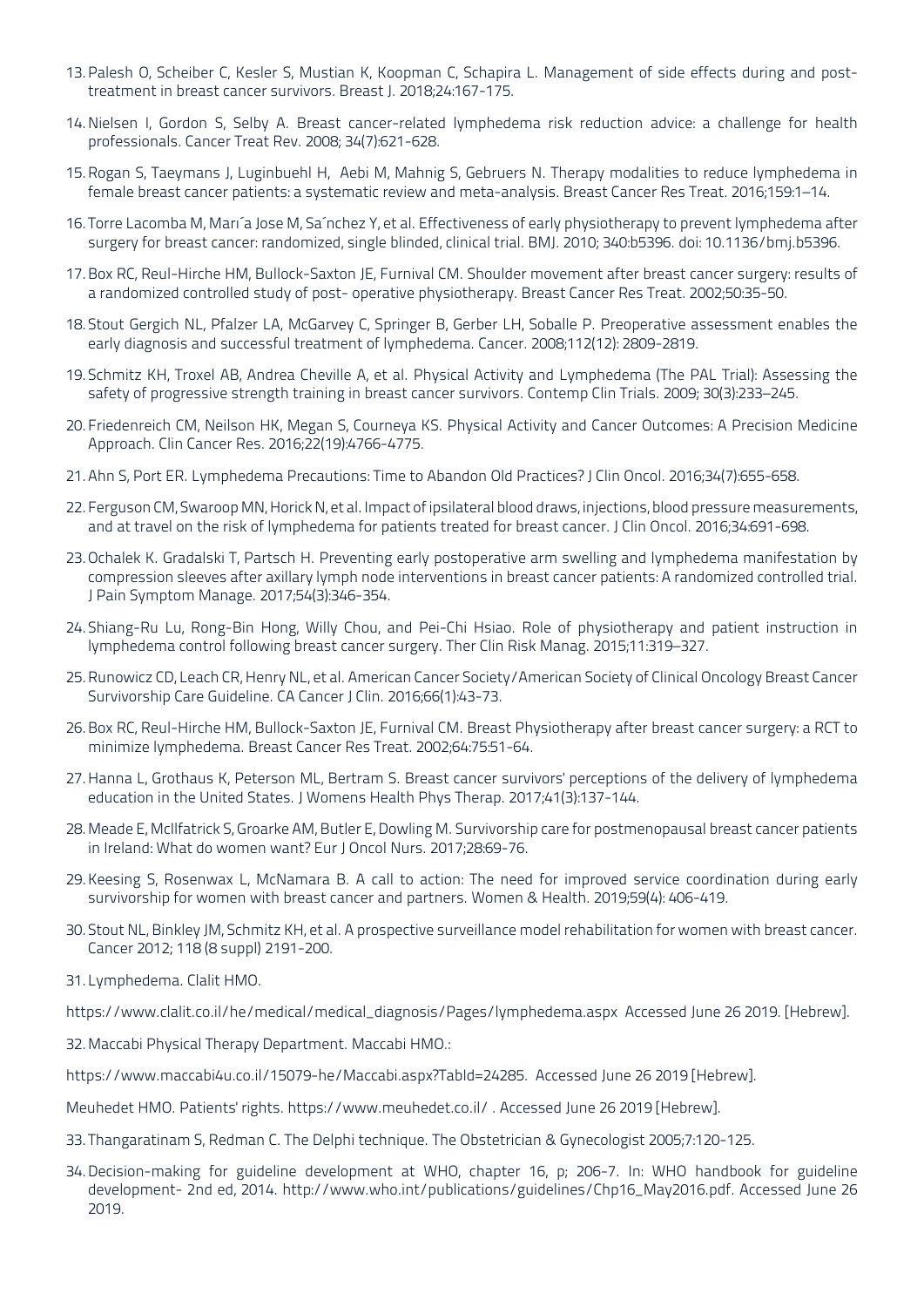- 35. de Villiers MR, de Villiers PTJ, & Kent AP. The Delphi technique in health sciences instruction research. Med Teach. 2005;27(7); 639-643.
- 36. Burns PB, Rohrich RJ, Chung KC. The Levels of Evidence and their role in Evidence-Based Medicine. Plast Reconstr Surg. 2011;128(1):305-310.
- 37. Szajewska H. Evidence-Based Medicine and Clinical Research: Both Are Needed, Neither Is Perfect. Ann Nutr Metab. 2018: (suppl 3):13-23.
- .B. Nutly DD. The adequacy of response rates to online and paper surveys: what can be done? Assess Eval High Educ. 2008;33(3):301-314.
- 39. Jacob T, Bracha J. Lymphedema treatment certified physical therapists' awareness of and practice patterns for side effect risk reduction after breast cancer treatments. Int J Physiother. 2019;6(5):224-230.
- 40. Guyatt GH, Oxman AD, Vist GE, et al. GRADE: an emerging consensus on rating quality of evidence and strength of recommendations, BMJ, 2008, 336(7650):924-926.
- 41. Guyatt GH, Oxman AD, Kunz R, et al. Going from evidence to recommendation. BMJ. 2008 336(7650):1049-1051.
- 43. Cemal Y, Pusic A, and Mehrara BJ. Preventative measures for lymphedema: Separating fact from fiction. J Am Coll Surg. 2011;213(4):543-551.
- 44. Nudelman J. Debunking Lymphedema Risk-Reduction Behaviors: Risky Conclusions. Lymphat Res Biol. 2016;14(3):124-126.
- 45. Nudelman J. Do No Harm: Lymphedema risk reduction behaviors. J Clin Oncol. 2016; 34(25):3109-3110.
- 46. Devoogdt N, Geraerts I, Van Kampen M, et al. Manual lymph drainage may not have a preventive effect on the development of breast cancer-related lymphoedema in the long term: a randomised trial. J Physiother. 2018;64(4):245-254.
- 47. Johansson K, Tribe K, Weibull A, Newton RC. Low intensity resistance exercise for breast cancer patients with arm lymphedema with or without compression sleeve. Lymphology 2005;38(4):167-180.
- 48. Partsch H, Stout N, Forner-Cordero I, et al. Clinical trials needed to evaluate compression therapy in breast cancer related lymphedema (BCRL). Proposals from an expert group. Int Angiol. 2010;29(5):442-253.
- 49. Todd J. Scally A. Dodwell D. Horgan K. Topping A. A randomised controlled trial of two programs of shoulder exercise following axillary node dissection for invasive breast cancer. Physiotherapy, 2008;94(4):265-273.
- 50. Singh BRU. Newton P, Cormie DA, et al. Effects of compression on lymphedema during resistance exercises in women with breast cancer-related lymphedema: A randomized, cross-over trial. Lymphology. 2015;48:80-92.
- 51. Schmitz KH, Courneya KS, Matthews C, et al. American College of Sports Medicine. American College of Sports Medicine Roundtable on Exercise Guidelines for Cancer. Med Sci Sports Exerc. 2010;42(7):1409-1426.
- 52. Rafn BS, Hung S, Hoens AM, et al. Prospective surveillance and targeted physiotherapy for arm morbidity after breast cancer surgery: a pilot randomized controlled trial. Clin Rehabil. 2018:32(6):811-826.
- 53. Kilbreath SL, Refshauge KM, Beith JM, et al. Upper limb progressive resistance training and stretching exercises following surgery for early breast cancer: a randomized controlled trial. Breast Cancer Res Treat. 2012;133(2):667-676.
- 54. Nelson NL. Breast cancer related lymphedema and resistance exercises: A systematic review. Strength Con Res. 2016: 30(9):2656-2665.
- 55. Furmaniak AC, Menig M, Markes MH. Exercise for women receiving adjuvant therapy for breast cancer (Review). Cochrane Database of Systematic Reviews 2016:9. Art. No.: CD005001.
- induced adverse effects in patients with early stage breast cancer undergoing chemotherapy: a framework to support 56. van der Leeden M, Huijsmans RJ, Geleijn E, et al. Tailoring exercise interventions to comorbidities and treatmentclinical decisions. Disabil and Rehab. 2008; 40 (4): 486-496.
- 57. Lynch BM, Neilson HK, Friedenreich CM. Physical activity and breast cancer prevention .Recent Results. Cancer Res. 2011:186:13-42.
- 58. Khan F, Amatya B, Pallant JF, Rajapaksa I, Brand C. Multidisciplinary rehabilitation in women following breast cancer treatment: a randomized controlled trial. J Rehabil Med. 2012:44(9):788-794.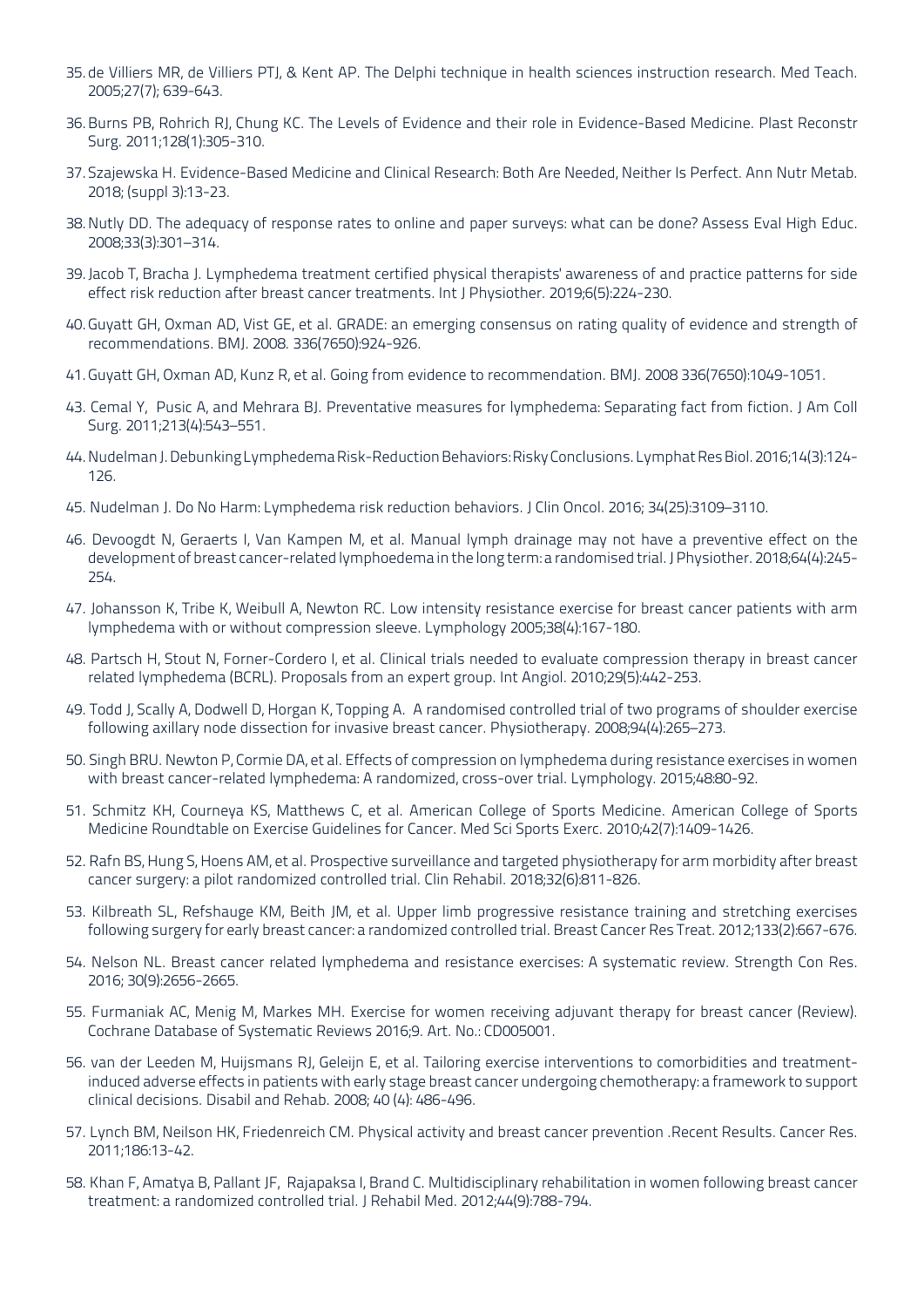- 59. Kim J, Choi WJ, Jeong SH. The effects of physical activity on breast cancer survivors after diagnosis. J Cancer Prev. 2013;18(3):193-200.
- 60. Benjaminsen Borch K, BraatenT, Lund E, Weiderpass E. Physical activity before and after breast cancer diagnosis and survival - the Norwegian women and cancer cohort study. BMC Cancer. 2015;15:967. doi: 10.1186/s12885-015-1971-9.
- 61. Hilfiker R. Meichtery A. Eicher M. et al. Exercise and other non-pharmaceutical interventions for cancer-related fatigue in patients during or after cancer treatment: a systematic review incorporating an indirect-comparisons meta-analysis. Br J Sports Med. 2018;52(10):651-658.
- 62. Espíndula RC, Nadas GB, Rosa MID, de Arauio FC, Grande AJ. Pilates for breast cancer: A systematic review and meta-<br>analysis. Rev Assoc Med Bras. 2017; 63 (11):1006-1012.
- 63. Pan Y, Yang K, Wang Y, Zhang L, Liang H.. Could yoga practice improve treatment-related side effects and quality of life for women with breast cancer? A systematic review and meta-analysis. Asia Pac J Clin Oncol. 2017;13 (2):e79-e95.
- 64. Sprod LK, Hsieh CC, Hayward R, and Schneider CM. Three versus six months of exercise training in breast cancer survivors. Breast Cancer Res Treat. 2010;121(2):413-419.
- 65. Jönsson C, Johansson K. Pole walking for patients with breast cancer-related arm lymphedema. Physiotherapy Theory Pract. 2009;25(3):165-173.
- 66. Di Blasio A, Morano T, Napolitano G, et al. Nordic walking and the Isa method for breast cancer survivors: Effects on upper limb circumferences and total body extracellular water - a Pilot Study. Breast Care (Basel). 2016;11(6):428-431.
- 67. Shaw C, Mortimer P, Judd PA. A randomized controlled trial of weight reduction as a treatment for breast cancer-<br>related lymphedema. Cancer. 2007;110(8):1868-1874.
- 68. Pekmezi DW, Demark-Wahnefried W. Updated evidence in support of diet and exercise interventions in cancer survivors. Acta Oncol. 2011;50(2):167-178.
- 69. Dieli-Conwright CM, Lee K, Kiwata IL, Reducing the Risk of Breast Cancer Recurrence: an Evaluation of the Effects and Mechanisms of Diet and Exercise. Curr Breast Cancer Rep. 2016;8(3):139-150.
- 70. Kootstra JJ, Dijkstra PU, Rietman JS, Hoekstra-Weebers J. A longitudinal study of shoulder and arm morbidity in breast cancer survivors 7 years after sentinel lymph node biopsy or axillary lymph node dissection. Breast Cancer Res Treat. 2013;139:125-134.
- 71. Tsuchiya M, Masujima M, Kato T, et al. Knowledge, fatigue, and cognitive factors as predictors of lymphedema risk-<br>reduction behaviors in women with cancer. Support Care Cancer. 2019;27(2):547-555.
- 72. Boccardo FM1, Ansaldi F, Bellini C et al. Prospective evaluation of a prevention protocol for lymphedema following surgery for breast cancer. Lymphology. 2009;42(1):1-9.
- 73. McNeely ML, Campbell K, Ospina M, et al. Exercise interventions for upper-limb dysfunction due to breast cancer treatment. Cochrane Database Syst Rev. 2010;16;(6):CD005211. doi: 10.1002/14651858. CD005211. pub2.
- 74. Springer BA, Levy E, McGarvey C, et al. Pre-operative assessment enables early diagnosis and recovery of shoulder function in patients with breast cancer. Breast Cancer Res Treat. 2010;120(1):135-147.
- 75. Stuiver MM, ten Tusscher MR, Agasi-Idenburg CS, Lucas C, Aaronson NK, Bossuyt PM.. Conservative interventions for preventing clinically detectable upper-limb lymphoedema in patients who are at risk of developing lymphoedema after breast cancer therapy. Cochrane Database Syst Rev. 2015;13;(2):CD009765. doi: 10.1002/14651858. CD009765. pub2. 2015(2).
- 76. De Groef A, Van Kampen M, Dieltjens E, et al. Effectiveness of postoperative physical therapy for upper-limb impairments after breast cancer treatment: a systematic review. Arch Phys Med Rehabil. 2015;96(6):1140-1153.
- 77. Binkley JM, Harris SR, Levangie PK, et al. Patient perspectives on breast cancer treatment side effects and the prospective surveillance model for physical rehabilitation for women with breast cancer. Cancer. 2012:15;118(8 Suppl):2207-2216.
- 78. Taylor C, Shewbridge A, Harris J, Green JS. Benefits of multidisciplinary teamwork in the management of breast cancer. Breast Cancer. 2013;5:79-85.
- 79. Casley-Smith. Modern Treatment for Lymphoedema. 5th ed. The Lymphoedema Association of Australia, Inc. 1997;126  $-127.$